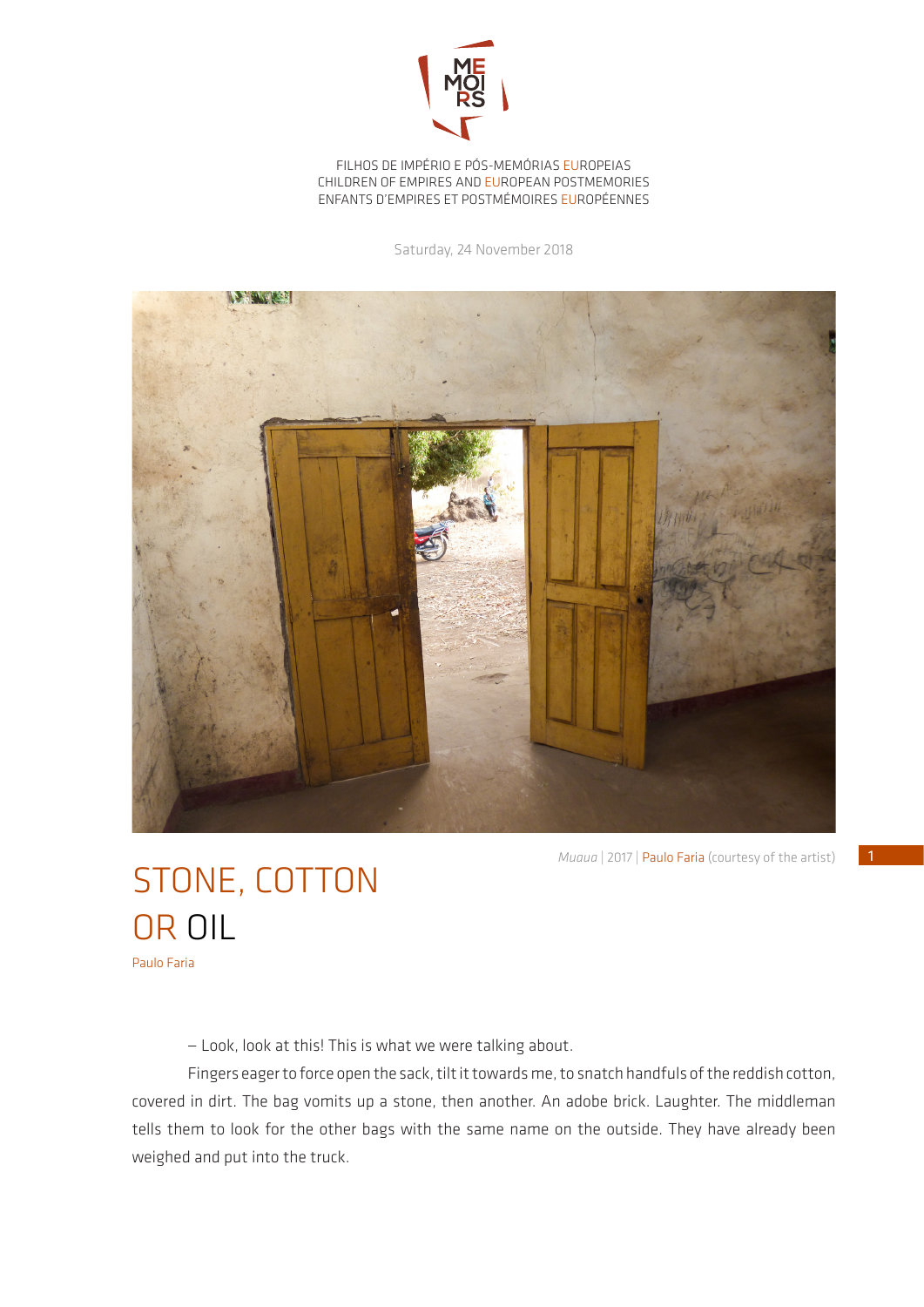

—There are three bags. This one and two more. We need the other two.

The guy loading the truck finds the sacks quickly. He drags one to the edge of the container, and holds it there as though he were holding on to a prisoner with his hands tied behind his back in the dark. He gives the sack a shove and takes a step back. It sways, and then crashes down. The other guy loading begins to empty it, throwing handfuls of cotton onto the ground. This bag also has a core of chestnut earth and stones; it looks like a miniature Earth, with its nucleus of mineral circled by a thin band of organic matter, all girded and imprisoned by something man-made, the jute sack. The first guy holds out the evidence of the crime in his open hand, and asks "do you want to take a photograph?" Everyone stands around us, shouting and groaning as new rocks emerge. I take photos and everyone watches at me. In the corner of my eye, a third man bends over the third sack as it falls and sinks a sharp iron rod into its belly, as though he were stabbing a fallen enemy. He examines the iron, as though looking for blood.

I ask how they found out and the foreman tells me:

—We have a technique. The sacks with sand and stones in don't skid when we throw them on the ground after weighing them. Some people wet the cotton. The bag dries on the outside after two or three days, but stays much heavier. If the cotton is wet, the sack also doesn't skid. (I note that he says 'salt'.) That's how we found out. (What he is saying is the truth is light, ethereal, whereas lies are heavy. Is that it?) On the ball, eh?

A woman and a young man line up in front of the wreckage like pupils caught cheating. The middleman gestures, he is telling them off.

The boy comes up to me without my hearing, his bare feet light on the bare earth.

—I'm asking you, talk to them.

He wants me to intervene for him, he wants to separate the earth and stones from the cotton as quickly as possible, to remove the mineral from the organic, to purify himself, and to wash away the sin of contamination. He wants to sell his annual production today, turn it into cash, maybe three thousand meticais (forty euros). I tell him I'm friends with the factory manager, that I just came to take pictures. That I can't get mixed up with the work on the ground, or the boss will get cross with me. I came to see what life is like for poor people. I don't say that part. I came to see where the cotton in my socks comes from. I don't say that either. I came looking for some kind of truth.

—Please, I'm asking you.

I repeat my arguments, my refusal. I can't be the judge, I am a white man in Niassa, it is not